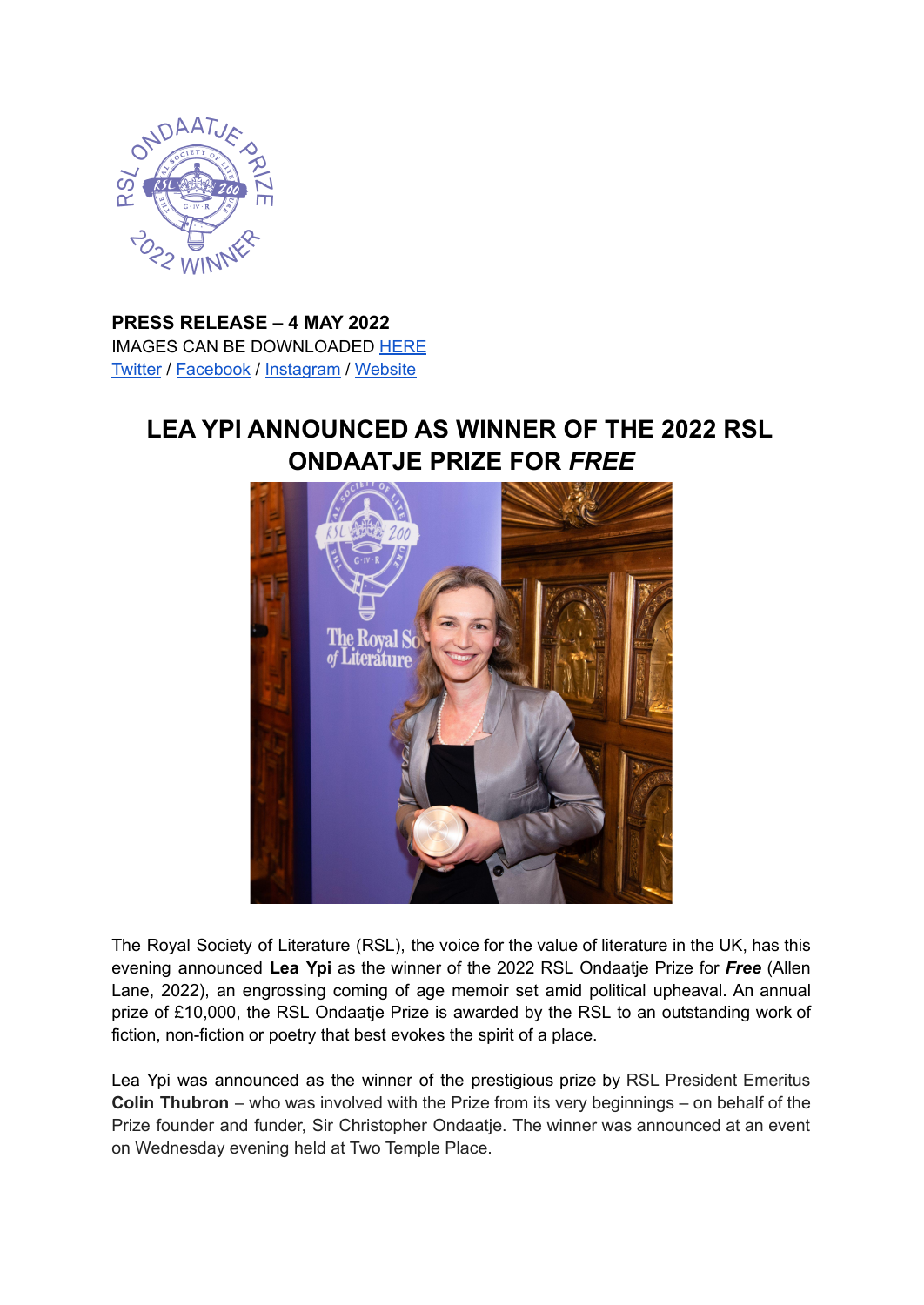**Lea Ypi** said: "*This started as a book about concepts and so it is incredible to receive this* prize for the best book that evokes the spirit of a place. It goes to show that concepts and *places are connected to each other. It is really important to me because the place whose spirit is evoked is Albania, a place people don't usually think about - it's not somewhere that makes headlines unless there is something problematic happening. I hope that it will make people have an interest in the history of this country, which is also a history of universal significance. The book is about the transition from communism to liberalism in Albania and also the dilemmas of freedom that arise as people navigate these different systems. It connects these ideas with ordinary lives, the conflicts, hopes and tragedies that people lived through. I hope this book will make people more sensitive to the realities that should be paid attention to, regardless of whether there is a recognised crisis in a place or not*."

The judges of this year's Prize, Chair **Sandeep Parmar**, **Patrice Lawrence** and **Philippe Sands,** said: **"***Reading and re-reading Lea Ypi's 'Free' we felt very strongly that the book's central concerns—politics, personal history, the very meaning of freedom—spoke so resonantly to our lived moment. How do nations dream about themselves; how do individuals think of themselves within these fantasies? How do we feel within histories and how they are institutionalised? Ypi is a master at the juxtaposition of these grand and personal narratives--of family secrets and political crises--and repeatedly we returned in our judging conversations to history's long shadow, asking what darkness lies where things remain unquestioned. Ypi's both darkly humorous and deeply serious work made us reflect forcefully on the need for truthfulness about the stories we are told and how we negotiate our own lives within them.*"

**Lea Ypi** is Professor of Political Theory at the London School of Economics, and Political Science and Adjunct Professor in Philosophy at the Australian National University. A native of Albania, she has degrees in Philosophy and in Literature from the University of Rome La Sapienza, a PhD from the European University Institute, and was a Post-Doctoral Prize Research Fellow at Nuffield College, Oxford University. Her work has been recognised with several prizes such as the British Academy Prize for Excellence in Political Science and the Leverhulme Prize for Outstanding Research Achievement. She speaks six languages and lives in London. She was selected by the judges from a shortlist of six authors, made up of **A.K. Blakemore** (*The Manningtree Witches)*, **Cal Flyn** (*Islands of Abandonment: Life in the Post-Human Landscape*), **Yousif M. Qasmiyeh** (*Writing the Camp*), **Sathnam Sanghera** (*Empireland*) and **Elif Shafak** (*The Island of Missing Trees*).

First awarded in 2004, the premise and broad remit of the prize creates unique lists of outstanding works and authors that you would not usually find sitting side by side. Previous recipients of the prize have included **Aida Edemariam, Ruth Gilligan**, **Alan Johnson**, **Hisham Matar**, **Pascale Petit**, **Peter Pomerantsev**, **Roger Robinson**, **Francis Spufford**, **Edmund de Waal** and **Louisa Waugh**.

The RSL Ondaatje Prize is one of 10 annual awards and prizes presented by the RSL, which bring the widest possible community of writers and readers together in celebration of the breadth of literature today. From debut works and unpublished short stories, through to the notoriously challenging second novel and outstanding contributions to literature, the RSL's awards and prizes celebrate the value of writing in all its forms, whilst supporting emerging and established writers at some of the most challenging moments of their careers. The